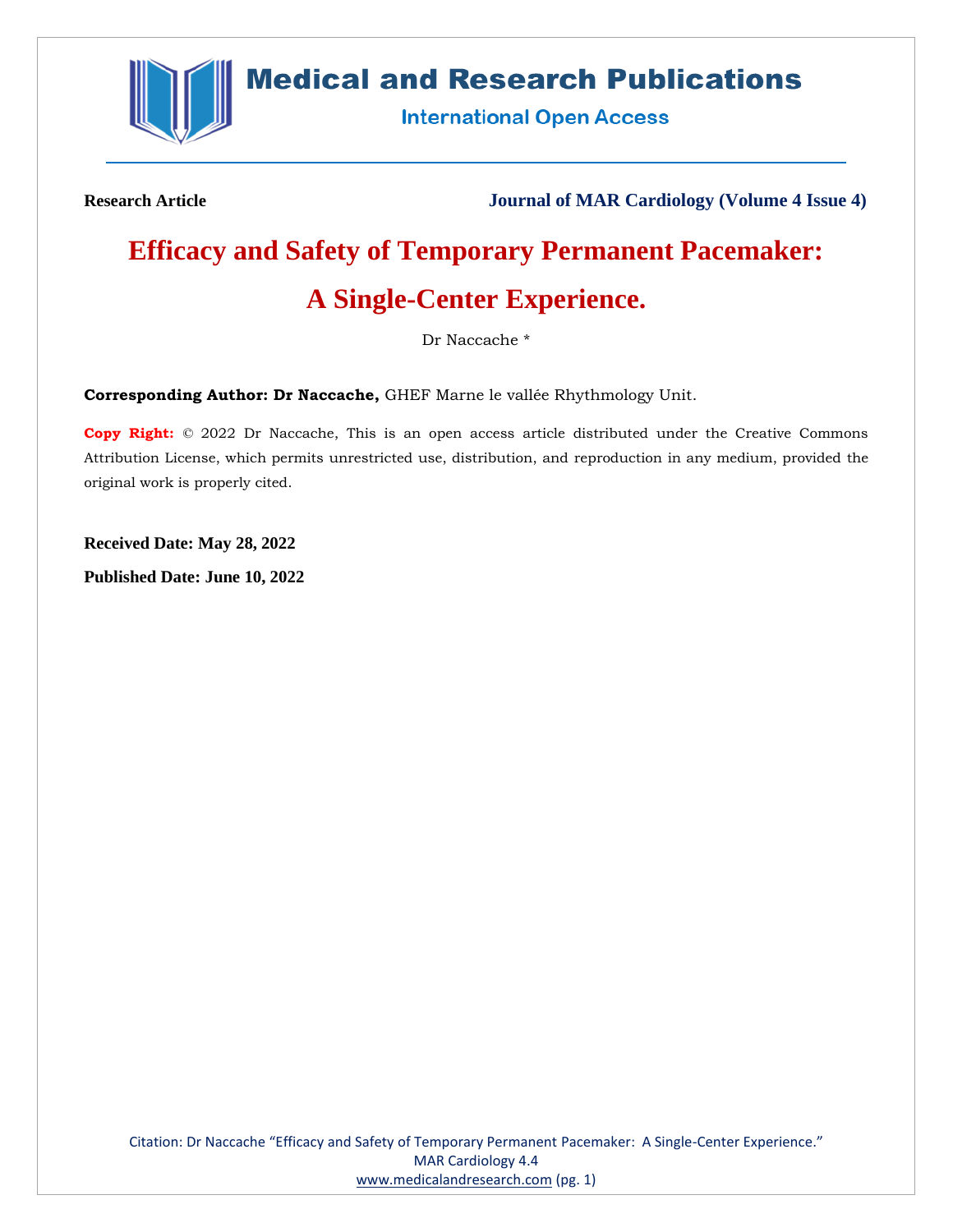#### **Background**

Temporary cardiac pacing is commonly indicated for the treatment of symptomatic bradycardia and various types of reversible symptomatic heart block. Conventional transvenous temporary cardiac pacing therapy is widely used. This technique is associated with a number of limitations and complications, compared to permanent pacing system.

The aim of our study was to identify the indications, complications, and outcomes of transvenous semipermanent pacing.

#### **Methods**

A retrospective study was conducted in our cardiology department from 2017 to 2019. We investigated semi-permanent transvenous pacing systems consisting of one bipolar active fixation pacing leads and an attached epicutaneous pulse generator. Were included all patients presenting symptomatic heart block potentially reversible or in a context of severe infection, and patients hospitalized for alcohol septal ablation.

#### **Study population**

We carried out this study both to see the feasibility, the results, and the safety. There are many acute pathologies that lead to conductive disorders that require electro systolic training for several days or even several weeks, including myocardial infarction, myocarditis, and especially post-TAVI

| <b>Populati</b><br>on<br><b>ECG</b>  | <b>Middle</b><br>age | <b>Hypertension</b> | <b>Diabètes</b> | <b>Cardiomyopathy</b>                                               | <b>Traitement</b>            | <b>Etiology</b>                              |
|--------------------------------------|----------------------|---------------------|-----------------|---------------------------------------------------------------------|------------------------------|----------------------------------------------|
| Atrio<br>ventricular<br>block (9pt)  | 63                   | 6                   | 6               | Ischemic (5).<br>Hypertrophic (4)                                   | ACE, Dihydropyridine         | ACS (5)<br>Septal<br>embolization (4)        |
| <b>Sinus</b><br>dysfonction<br>(6Pt) | 72                   | $\overline{4}$      | $\overline{4}$  | Ischemic (2)<br>Non Ischemic<br>cardiopathy (3)<br>Hypertension (1) | ACE, diuretic,<br>betabloker | ACS(2)<br>Myocarditis(3)<br>Hyperkalemia (1) |
| Bradyarrhyt<br>hmia (3pt).           | 75                   | 3                   | $\overline{2}$  | Hypertension (2)<br>Ischemic (1)                                    | ACE, Betabloker, DOA         | Infection(2).<br>Hyperkalemia (1)            |

### Study population

Citation: Dr Naccache "Efficacy and Safety of Temporary Permanent Pacemaker: A Single-Center Experience." MAR Cardiology 4.4 [www.medicalandresearch.com](http://www.medicalandresearch.com/) (pg. 2)